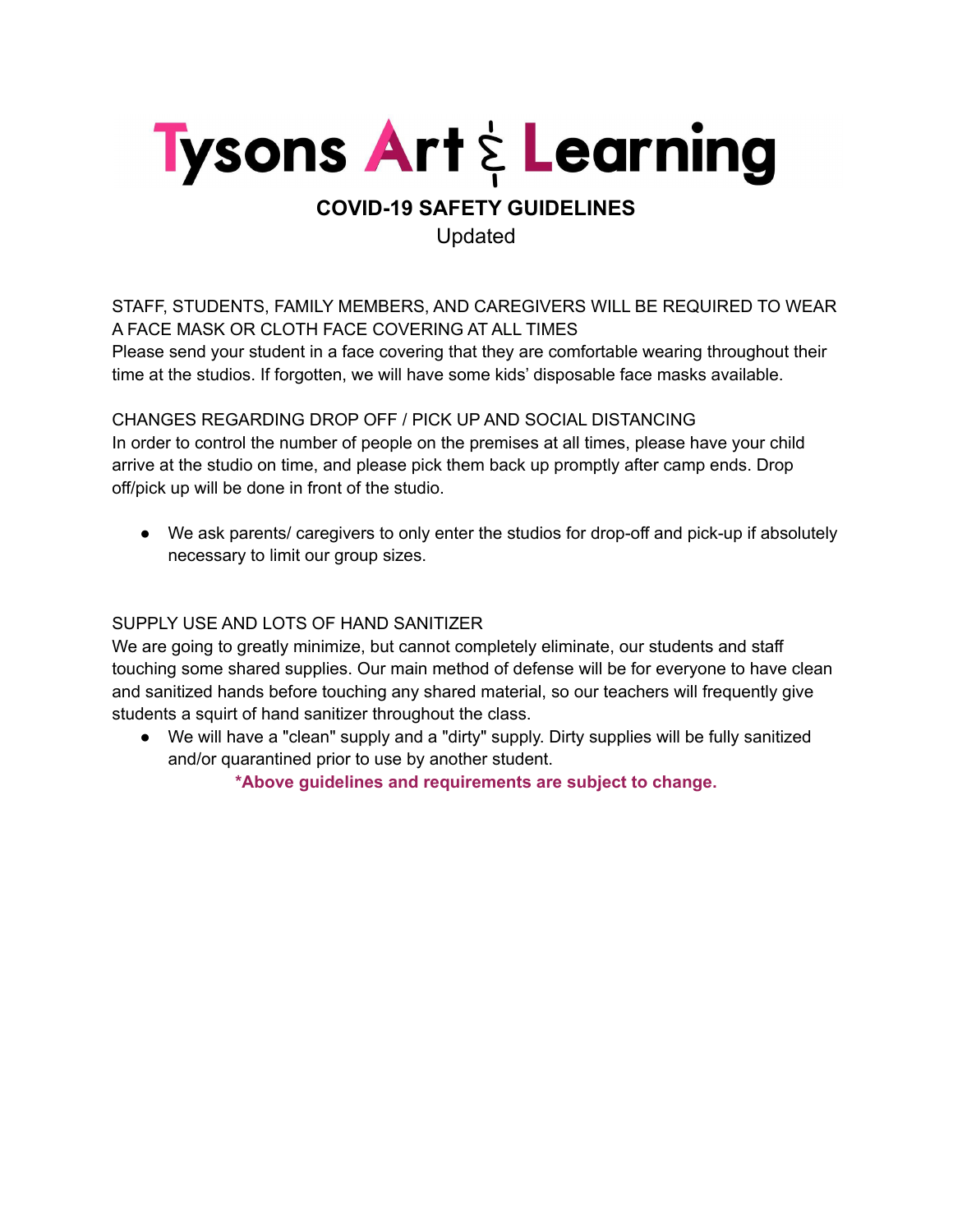## **Camp Policy and Procedure**

Tysons Art and Learning Center, Inc. reserves the absolute right to dismiss a camper without refund for any behavior (1) that threatens or endangers the welfare and/or the safety of any camper, instructor, or any other person involved with the camp, (2) is disruptive to the overall camp environment, which interferes with the beneficial use and enjoyment by campers and staff, or (3) for any form of bullying of other campers or disrespectful behavior to camp authority.

Tysons Art and Learning Center, Inc. emphasizes a safe, fun, and healthy camp environment that fosters learning and friendship, and appropriate camp behavior is essential to a great overall experience for everyone involved. It is imperative that every camper feels included, safe, and part of our camp community.

Campers may bring personal items/equipment to camp, but Tysons Art and Learning Center, Inc. is not responsible or liable for any personal equipment that is lost, stolen, or broken.

We understand campers may get sick, however, there are no make-up days, credits, or prorated amounts for any days or weeks missed of your registered camps.

DROP OFF: Drop off starts at 8:50 am Early drop off for the extended care students starts at 8:00 am

PICK UP: Pick up is at 3:00 pm Extended care in the afternoon runs until 5:30

DAILY ITEMS TO BRING:

Lunch, a snack for morning and afternoon, a water bottle.

Electronic devices are only allowed to be used during lunch and snacks.

All campers are required to wear closed-toe shoes and should dress for a mess. Art smocks are provided.

Make sure to have campers' names clearly written on all personal items. We are not responsible for lost or stolen items.

SPECIAL NEEDS: If there are any special considerations that you feel we need to be aware of regarding your child (medications, allergies, behavioral problems, illnesses, etc.), please let our teachers know as well as the office.